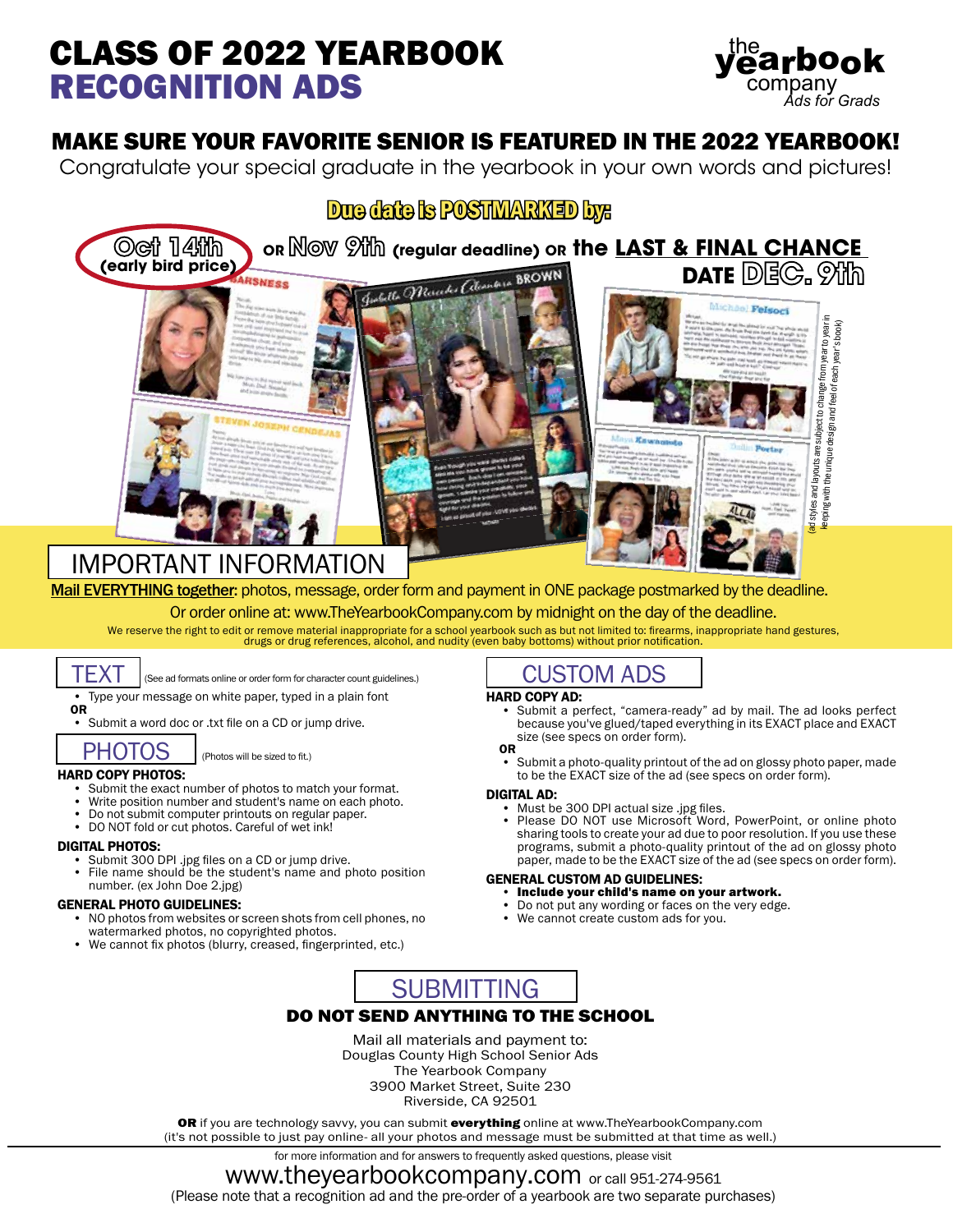# Ads for Grads 2022 order form



# **Douglas County High School, Castle Rock, CO**

| Place an "X" in the boxes to indicate the size and format<br>STEP 1<br>of ad from the choices below that you are purchasing.                                                                                                                                                                                                                                                                                                                                                                                                                                                                                                                                                                                                                                                |                                                                                                                                                                                                                                                                                  | <b>CEON ALLOYED</b><br>price if<br>price if<br>postmarked by<br>postmarked by                                    |                                                                                                                      | finalidealline<br>price if<br>postmarked by                                                                                                |
|-----------------------------------------------------------------------------------------------------------------------------------------------------------------------------------------------------------------------------------------------------------------------------------------------------------------------------------------------------------------------------------------------------------------------------------------------------------------------------------------------------------------------------------------------------------------------------------------------------------------------------------------------------------------------------------------------------------------------------------------------------------------------------|----------------------------------------------------------------------------------------------------------------------------------------------------------------------------------------------------------------------------------------------------------------------------------|------------------------------------------------------------------------------------------------------------------|----------------------------------------------------------------------------------------------------------------------|--------------------------------------------------------------------------------------------------------------------------------------------|
| ads are in FULL COLOR!<br>AI I                                                                                                                                                                                                                                                                                                                                                                                                                                                                                                                                                                                                                                                                                                                                              |                                                                                                                                                                                                                                                                                  | October 14                                                                                                       | November 9                                                                                                           | December 9                                                                                                                                 |
| 1/8 page ad<br>Format "A5"   Format "B5"                                                                                                                                                                                                                                                                                                                                                                                                                                                                                                                                                                                                                                                                                                                                    |                                                                                                                                                                                                                                                                                  | \$75                                                                                                             | \$95                                                                                                                 | \$115                                                                                                                                      |
| Format "J5" Format "D5" Format "E5" CUSTOM <sup>★</sup><br>$\Box$ 1/4 page ad<br>for custom, you must provide camera-ready art. The ad must fit within an 4 inch wide by 5.25 inch tall box                                                                                                                                                                                                                                                                                                                                                                                                                                                                                                                                                                                 |                                                                                                                                                                                                                                                                                  | \$130                                                                                                            | \$155                                                                                                                | \$175                                                                                                                                      |
| Format "N5"     Format "F5"<br>    Format "G5"     Format "K5"<br>$\Box$ 1/2 page ad<br>for custom, you must provide camera-ready art. The ad must fit within an 8.5 inch wide by 5.5 inch tall box                                                                                                                                                                                                                                                                                                                                                                                                                                                                                                                                                                         | $\frac{1}{2}$ CUSTOM $^{\bigstar}$                                                                                                                                                                                                                                               | \$170                                                                                                            | \$195                                                                                                                | \$225                                                                                                                                      |
| Format "H5"   Format "T5"   Format "O5"   CUSTOM <sup>*</sup><br>$\Box$ Full page ad<br>for custom, you must provide camera-ready art. The ad must fit within an 8.5 inch wide by 11 inch tall box                                                                                                                                                                                                                                                                                                                                                                                                                                                                                                                                                                          |                                                                                                                                                                                                                                                                                  | \$295                                                                                                            | \$335                                                                                                                | \$365                                                                                                                                      |
| Visit www.theyearbookcompany.com to see full size formats with detailed descriptions and character counts.                                                                                                                                                                                                                                                                                                                                                                                                                                                                                                                                                                                                                                                                  |                                                                                                                                                                                                                                                                                  |                                                                                                                  |                                                                                                                      |                                                                                                                                            |
| 1/8 & 1/4 PAGE DESIGNS<br><b>HALF PAGE DESIGNS</b><br><b>HALF PAGE DESIGNS</b>                                                                                                                                                                                                                                                                                                                                                                                                                                                                                                                                                                                                                                                                                              | <b>FULL PAGE DESIGNS</b>                                                                                                                                                                                                                                                         | <b>FULL PAGE DESIGNS</b>                                                                                         |                                                                                                                      | <b>FULL PAGE DESIGNS</b>                                                                                                                   |
| <b>Student Name</b><br><b>Student Name</b><br><b>Student Name</b><br><b>Student Name</b><br>45<br>$85$ and $\omega$ words<br>$\bm{\mathsf{A5}}$<br>N <sub>5</sub><br>G5<br>$\overline{2}$<br>words<br>$\mathbf 1$<br>$\frac{1}{20}$ and $\frac{1}{20}$ words<br>1<br><b>Student Name</b><br>opper 140<br>words<br>J5<br>1<br>3<br>35<br>5<br>2<br>3<br>4<br>B <sub>5</sub><br>words<br><b>Student Name</b><br><b>Student Name</b><br><b>Student Name</b><br><b>First Name</b><br>$\overline{c}$<br>$ES$ orges 50<br>Last Name<br>75<br>F5<br>D5<br>words<br>appage<br>K5<br>3<br>$\frac{120 \text{ words}}{20}$ words<br>words<br>$\overline{2}$<br>1<br>120<br>$\mathbf{1}$<br>$\overline{2}$<br>3<br>4<br>2<br>$\overline{\mathbf{4}}$<br>5<br>6<br>$\mathbf{3}$<br>words | <b>Student Name</b><br>1<br>$\overline{2}$<br>3<br>H <sub>5</sub><br>100<br>5<br>4<br>$\frac{\partial \phi_{\mu\nu}^{\text{max}}}{\partial \phi_{\mu\nu}^{\text{max}}}$<br>$\overline{7}$<br>6                                                                                   | <b>Student Name</b><br>$\overline{2}$<br>$\mathbf{1}$<br>3<br>T <sub>5</sub><br>4<br>140<br>appage<br>5<br>words | 6<br>$\overline{1}$<br>$\overline{7}$<br>5<br>8<br>$\overline{7}$<br>9                                               | <b>Student Name</b><br>$\overline{\mathbf{c}}$<br>O <sub>5</sub><br>$\mathsf 3$<br>150<br>$\overline{4}$<br>approx<br>words<br>6<br>8<br>9 |
| If you are good with technology, you can submit and purchase your dedication online by uploading<br>digital/scanned (300 dpi) .jpg images and your message. at www.TheYearbookCompany.com (service fee applies)<br>Fill out student name and parent contact info.<br>Decide on your photos and type your message.<br>Name of person purchasing ad (name on check or credit card):                                                                                                                                                                                                                                                                                                                                                                                           |                                                                                                                                                                                                                                                                                  |                                                                                                                  | Fill out payment info. Put this form, your photos<br>& your message in an envelope and mail to us.                   |                                                                                                                                            |
| <b>Address:</b>                                                                                                                                                                                                                                                                                                                                                                                                                                                                                                                                                                                                                                                                                                                                                             |                                                                                                                                                                                                                                                                                  | <b>PLEASE MAKE CHECKS</b><br><b>PAYABLE TO:</b><br>I've enclosed a check in the amount of: $\$$                  |                                                                                                                      | company                                                                                                                                    |
|                                                                                                                                                                                                                                                                                                                                                                                                                                                                                                                                                                                                                                                                                                                                                                             |                                                                                                                                                                                                                                                                                  |                                                                                                                  | returned checks will be subject to a \$25.00 fee $Check #$                                                           |                                                                                                                                            |
|                                                                                                                                                                                                                                                                                                                                                                                                                                                                                                                                                                                                                                                                                                                                                                             |                                                                                                                                                                                                                                                                                  | I am paying by credit card:                                                                                      | ○ Visa ○ Mastercard                                                                                                  |                                                                                                                                            |
| STUDENT'S first and last name as you would like it to appear on ad:<br>(we will not add the name to custom ads but we do need the name for recordkeeping and indexing purposes)<br>is this a surprise?<br># of photos enclosed _______<br>yes / no                                                                                                                                                                                                                                                                                                                                                                                                                                                                                                                          | \$<br>? the cvv code is the 3 digit security code on the back of the credit card<br>for credit card transactions, add a \$5.00 convenience fee for 1/8 and 1/4 ads                                                                                                               | $\exp$ date: $\sqrt{ }$<br>and \$10.00 for half and full page ads                                                | cvv code:                                                                                                            |                                                                                                                                            |
| I would like my photos returned so I am enclosing a self-addressed, stamped,<br>appropriately-sized envelope. (Otherwise your photos won't be returned.)<br>Please note, however, that we cannot guarantee the safety of your<br>photos once we have put them in the mail, so please make duplicates of<br>all irreplaceable photos. PHOTOS WILL BE RETURNED AFTER ALL<br>YEARBOOK DISTRIBUTIONS HAVE CONCLUDED, IN THE SUMMER.<br>(Sorting and mailing back photos from tens of thousands of ads takes<br>several months. Thank you for your patience.)                                                                                                                                                                                                                    | DO NOT SEND ANY MATERIALS TO THE SCHOOL.                                                                                                                                                                                                                                         | <b>The Yearbook Company</b><br>Riverside, CA 92501                                                               | <b>YOU MUST MAIL EVERYTHING TO:</b><br><b>Douglas County High School Senior Ads</b><br>3900 Market Street, Suite 230 |                                                                                                                                            |
| Yearbook ad sales are a fund-raiser for your child's<br>school and are non-refundable. The school and their<br>yearbook program thank you for your support!                                                                                                                                                                                                                                                                                                                                                                                                                                                                                                                                                                                                                 | $\bigstar$ any orders received <i>after the final postmark deadline</i> will be accepted on a<br>first-come, first-served basis as long as there is still space available (we can make no<br>guarantees regarding space). But you must add a \$25 late fee to the regular price. |                                                                                                                  |                                                                                                                      |                                                                                                                                            |

**for more information and for answers to frequently asked questions, please visit www.TheYearbookCompany.com or call 951-274-9561**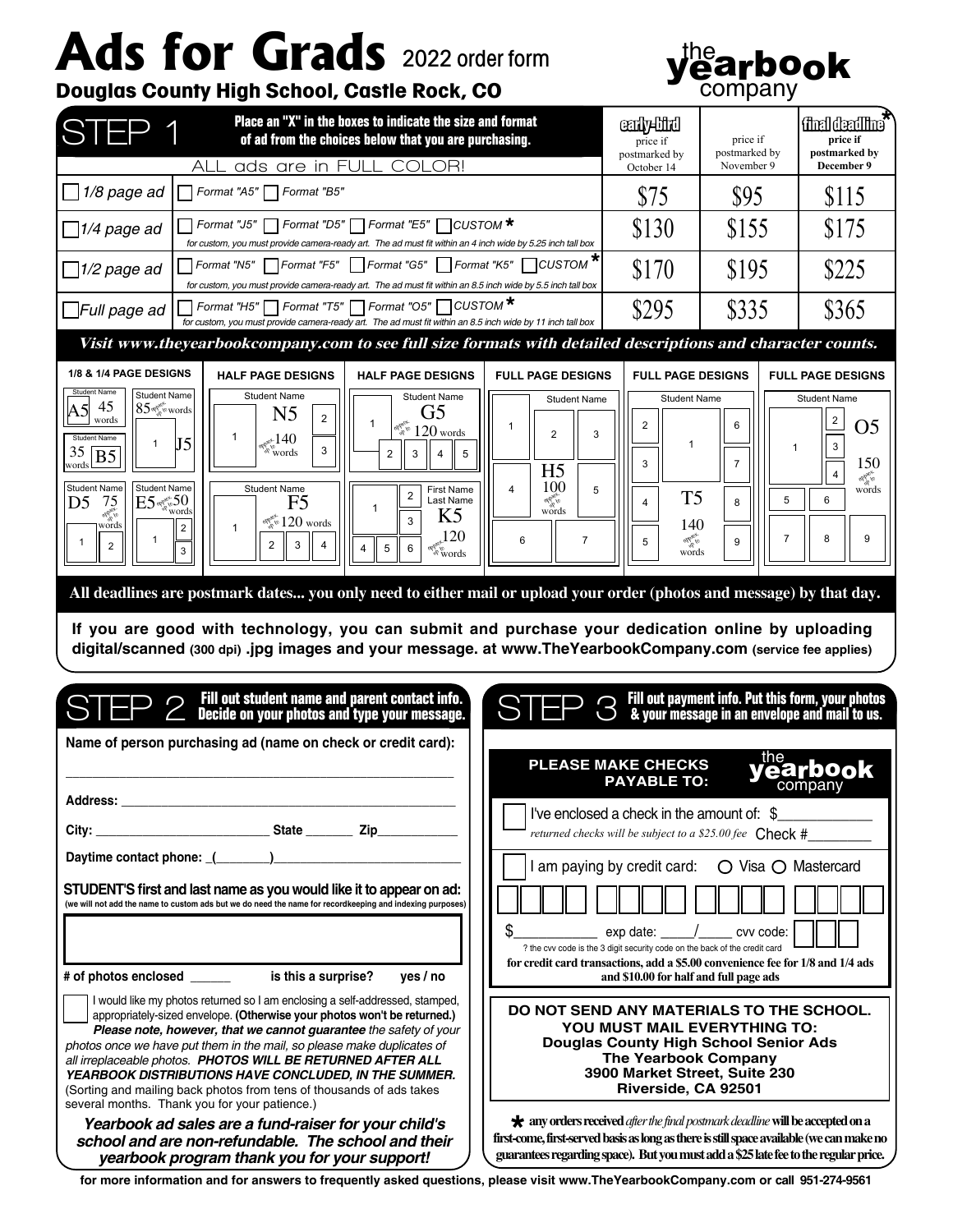To see full-size versions of these and other formats, visit www.theyearbookcompany.com and log on to your school. *To see full-size versions of these and other formats, visit www.theyearbookcompany.com and log on to your school.*



*All deadline dates are postmark dates only. (That means your order form, photos and message must be in the mail that day or submitted online by midnight.)*

All deadline dates are postmark dates only. (That means your order form, photos and message must be in the mail that day or submitted online by midnight.)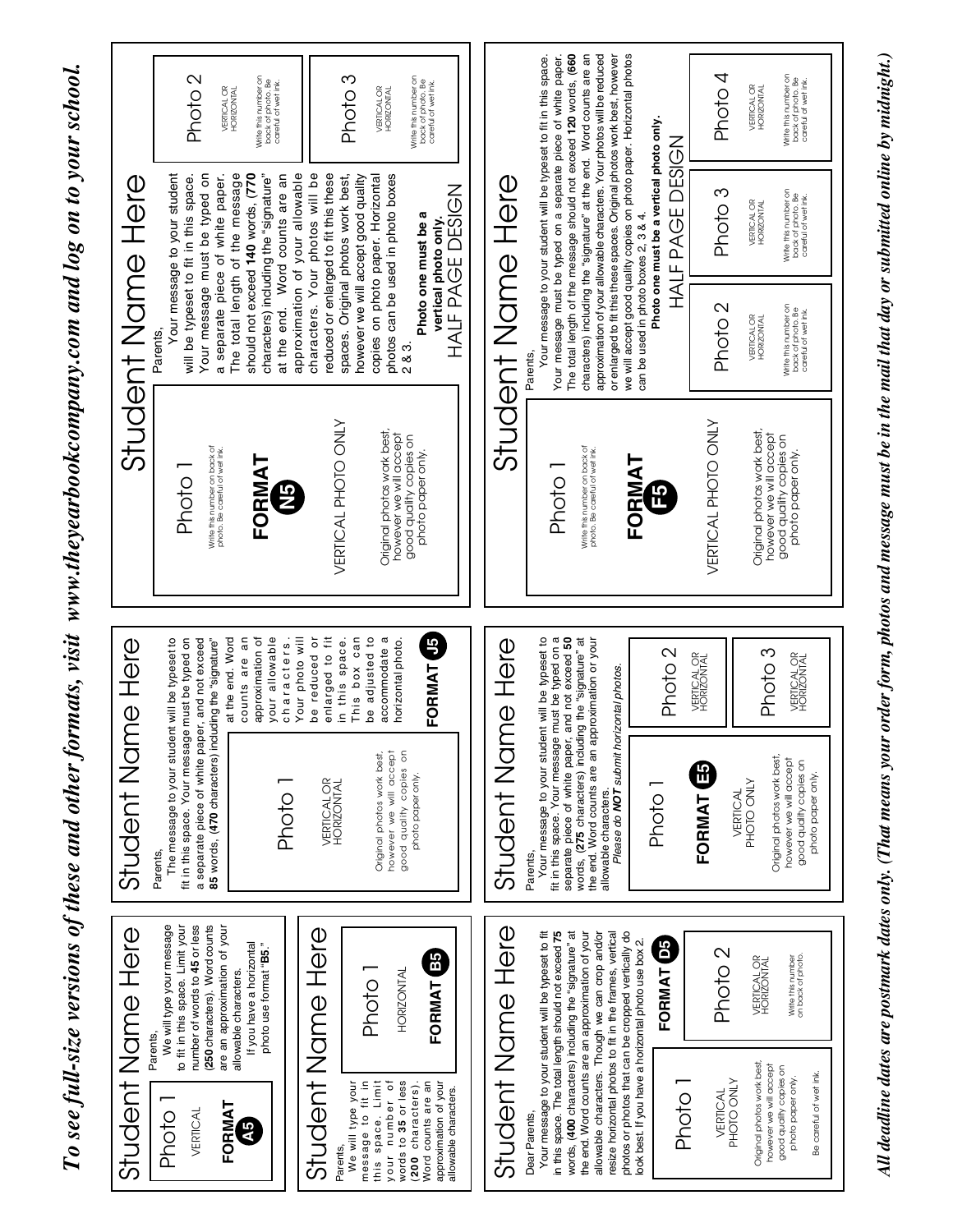To see full-size versions of these and other formats, visit www.theyearbookcompany.com and log on to your school. *To see full-size versions of these and other formats, visit www.theyearbookcompany.com and log on to your school.*



All deadline dates are postmark dates only. (That means your order form, photos and message must be in the mail that day or submitted online by midnight.) *All deadline dates are postmark dates only. (That means your order form, photos and message must be in the mail that day or submitted online by midnight.)*